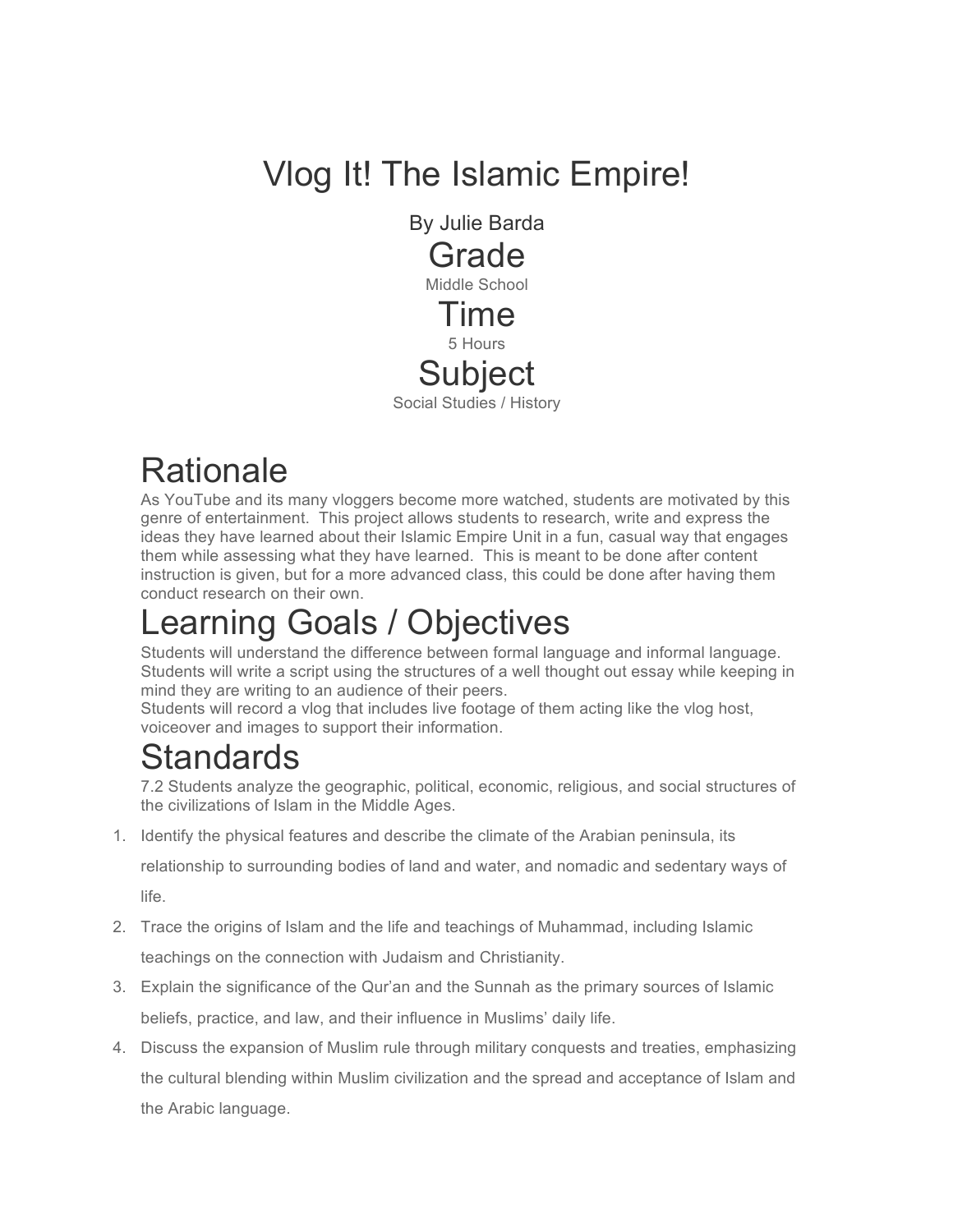- 5. Describe the growth of cities and the establishment of trade routes among Asia, Africa, and Europe, the products and inventions that traveled along these routes (e.g., spices, textiles, paper, steel, new crops), and the role of merchants in Arab society.
- 6. Understand the intellectual exchanges among Muslim scholars of Eurasia and Africa and the contributions Muslim scholars made to later civilizations in the areas of science, geography, mathematics, philosophy, medicine, art, and literature.

#### **Materials**

Movie Editing Software *- WeVideo, iMovie, or other basic editing software Islamic Vlog Script Islamic Vlog Rubric*

# Anticipatory Set / Hook

Ask students who their favorite YouTubers are? (While not all will be vloggers, many will be) What makes these vloggers interesting? How are vlogs different from other forms of communication? (Responses will suggest that vloggers are funny, film themselves, sometimes have guests, sometimes walk around, talk about interesting topics.) If time allows and you have previewed the vlog, show small clips from YouTube vloggers to spark conversation and add background for students who do not watch vloggers.

# Direct Instruction

The content should be taught according to the teacher's discretion knowing that the students will need access to a considerable amount of information to write the script. If you are not using the attached script, think about the topics you expect your students to cover in their vlog and give them these as basic parameters.

# Guided Practice

- 1. After a quick discussion on vloggers, compare and contrast formal vs. informal language. (Hello vs. Good Morning, Later vs. Have a good day) Have them think about the structure of the vlogs they watch. Brainstorm how they open and close. Discuss the interesting choices the vlogger might add in the middle to keep things interesting.
- 2. Give students who need more support with writing the *Islamic Vlog Script.* Show how it includes an introduction, body, and conclusion with suggested sentence frames and vocabulary. For students at grade level, have them write this on their own with the expected categories that you want them to cover explained in a writing prompt. Be clear that the intended audience is their peers so they need to add in "vlog" style language. If working with a partner, have the two try to interact in the script to add humor.
- 3. Once scripts are written, the teacher should grade the script and correct any errors in fact or ask the students to add any missing information. There is no point to record a script that is full of factual errors. \*\*\*This step may take you a few days so have students do other